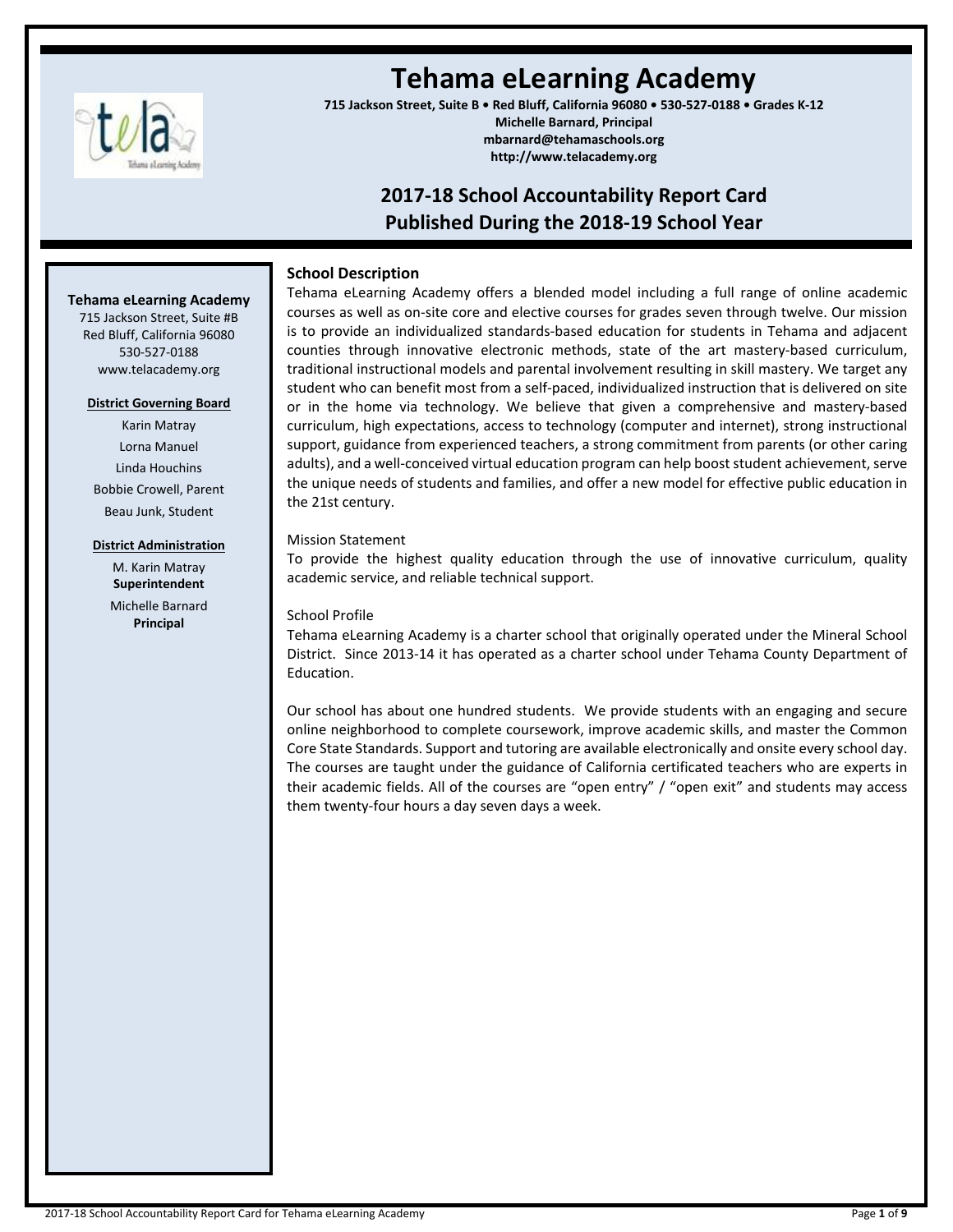#### **About the SARC**

By February 1 of each year, every school in California is required by state law to publish a School Accountability Report Card (SARC). The SARC contains information about the condition and performance of each California public school. Under the Local Control Funding Formula (LCFF) all local educational agencies(LEAs) are required to prepare a Local Control and Accountability Plan (LCAP), which describes how they intend to meet annual school-specific goals for all pupils, with specific activities to address state and local priorities. Additionally, data reported in an LCAP is to be consistent with data reported in the SARC.

- For more information about SARC requirements, see the California Department of Education (CDE) SARC web page at [https://www.cde.ca.gov/ta/ac/sa/.](https://www.cde.ca.gov/ta/ac/sa/)
- For more information about the LCFF or LCAP, see the CDE LCFF web page at [https://www.cde.ca.gov/fg/aa/lc/.](https://www.cde.ca.gov/fg/aa/lc/)
- For additional information about the school, parents/guardians and community members should contact the school principal or the district office.

| 2017-18 Student Enrollment by Grade Level |                           |  |  |
|-------------------------------------------|---------------------------|--|--|
| <b>Grade Level</b>                        | <b>Number of Students</b> |  |  |
| lGrade 7                                  | 6                         |  |  |
| <b>Grade 8</b>                            | 11                        |  |  |
| <b>Grade 9</b>                            | 20                        |  |  |
| Grade 10                                  | 15                        |  |  |
| Grade 11                                  | 28                        |  |  |
| lGrade 12                                 | 22                        |  |  |
| <b>Total Enrollment</b>                   | 102                       |  |  |

| 2017-18 Student Enrollment by Group |                                    |  |  |  |
|-------------------------------------|------------------------------------|--|--|--|
| Group                               | <b>Percent of Total Enrollment</b> |  |  |  |
| <b>Black or African American</b>    | 1.0                                |  |  |  |
| American Indian or Alaska Native    | 1.0                                |  |  |  |
| Asian                               | 0.0                                |  |  |  |
| <b>Filipino</b>                     | 0.0                                |  |  |  |
| <b>Hispanic or Latino</b>           | 22.5                               |  |  |  |
| Native Hawaiian or Pacific Islander | 0.0                                |  |  |  |
| White                               | 70.6                               |  |  |  |
| Socioeconomically Disadvantaged     | 82.4                               |  |  |  |
| <b>English Learners</b>             | 2.0                                |  |  |  |
| <b>Students with Disabilities</b>   | 15.7                               |  |  |  |
| <b>Foster Youth</b>                 | 1.0                                |  |  |  |

**A. Conditions of Learning**

#### **State Priority: Basic**

The SARC provides the following information relevant to the State priority: Basic (Priority 1):

- Degree to which teachers are appropriately assigned and fully credentialed in the subject area and for the pupils they are teaching;
- Pupils have access to standards-aligned instructional materials; and
- School facilities are maintained in good repair

| <b>Teacher Credentials</b>                         |           |           |       |  |  |  |
|----------------------------------------------------|-----------|-----------|-------|--|--|--|
| <b>Tehama eLearning Academy</b>                    | $16 - 17$ | $17 - 18$ | 18-19 |  |  |  |
| <b>With Full Credential</b>                        | 4         | 4.5       | 6     |  |  |  |
| <b>Without Full Credential</b>                     | 0         | 0         | O     |  |  |  |
| <b>Teaching Outside Subject Area of Competence</b> | 0         | 0         |       |  |  |  |
| <b>Tehama eLearning Academy</b>                    | 16-17     | $17 - 18$ | 18-19 |  |  |  |
| <b>With Full Credential</b>                        |           |           | 5     |  |  |  |
| <b>Without Full Credential</b>                     |           |           | 0     |  |  |  |
| <b>Teaching Outside Subject Area of Competence</b> |           |           | O     |  |  |  |

| <b>Teacher Misassignments and Vacant Teacher Positions at this School</b> |  |  |  |  |  |  |
|---------------------------------------------------------------------------|--|--|--|--|--|--|
| 18-19<br><b>Tehama eLearning Academy</b><br>$16 - 17$<br>17-18            |  |  |  |  |  |  |
| <b>Teachers of English Learners</b>                                       |  |  |  |  |  |  |
| <b>Total Teacher Misassignments</b>                                       |  |  |  |  |  |  |
| <b>Vacant Teacher Positions</b>                                           |  |  |  |  |  |  |

Note: "Misassignments" refers to the number of positions filled by teachers who lack legal authorization to teach that grade level, subject area, student group, etc.

\*Total Teacher Misassignments includes the number of Misassignments of Teachers of English Learners.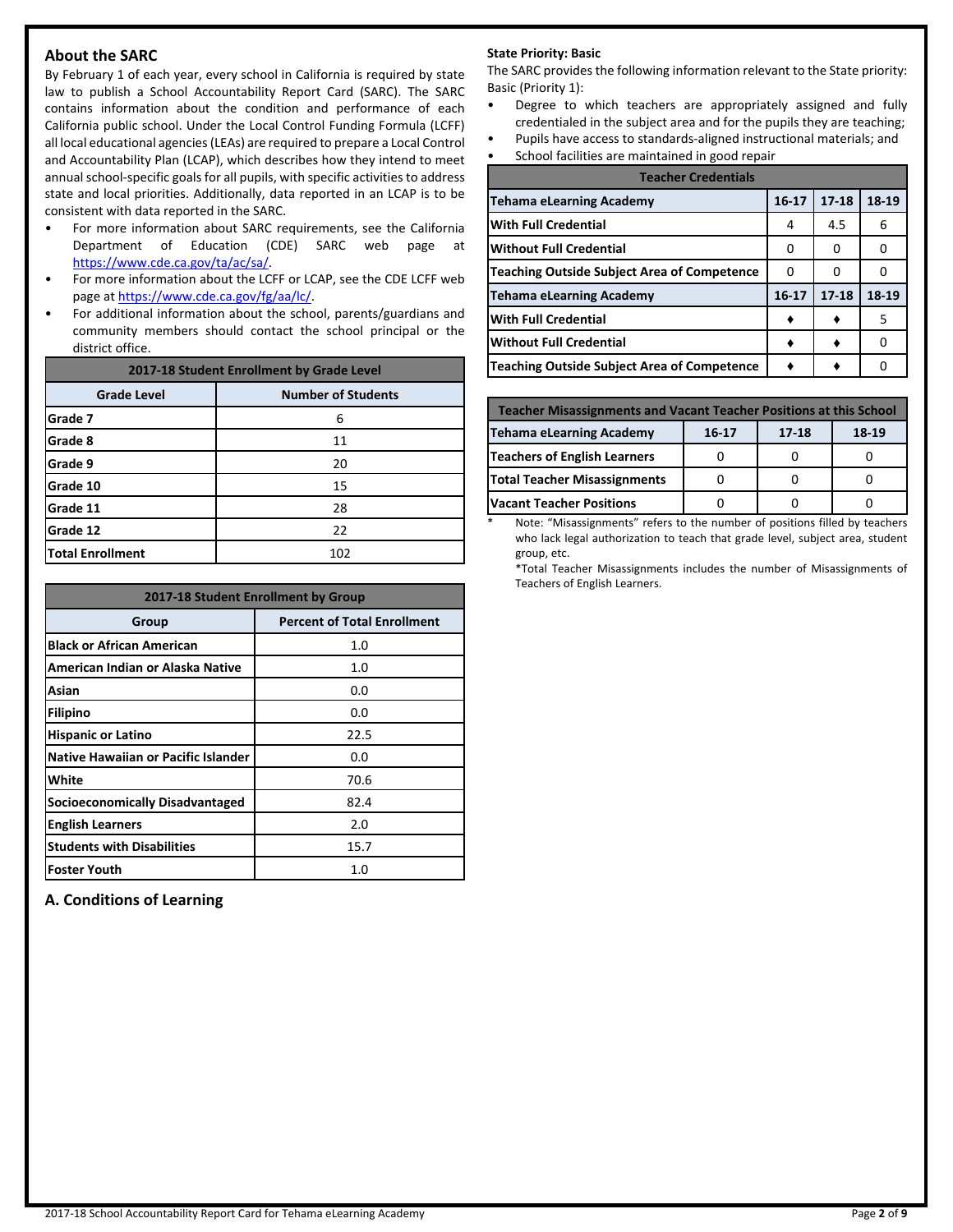#### **Quality, Currency, Availability of Textbooks and Instructional Materials (School Year 2018-19)**

The current online curriculum consists of the following programs which are available to students 24 hours/day. 1) A+LS

- 2) Comprehend Curriculum
- 3) FYI Curriculum
- 4) Edgenuity
- 5) I-Ready Lessons

| <b>Textbooks and Instructional Materials</b><br>Year and month in which data were collected: October 2018 |                                                                                                                                                                                                                                                                   |  |  |  |
|-----------------------------------------------------------------------------------------------------------|-------------------------------------------------------------------------------------------------------------------------------------------------------------------------------------------------------------------------------------------------------------------|--|--|--|
| <b>Core Curriculum Area</b>                                                                               | <b>Textbooks and Instructional Materials/Year of Adoption</b>                                                                                                                                                                                                     |  |  |  |
| <b>Reading/Language Arts</b>                                                                              | $1)$ A+LS<br>2) Comprehend<br>3) Edgenuity<br>4) iReady Lessons<br>The textbooks listed are from most recent adoption:<br>Yes                                                                                                                                     |  |  |  |
| <b>Mathematics</b>                                                                                        | Percent of students lacking their own assigned textbook:<br>0%<br>$1)$ A+LS<br>2) Comprehend<br>3) Edgenuity<br>4) iReady Lessons<br>The textbooks listed are from most recent adoption:<br>Yes<br>0%<br>Percent of students lacking their own assigned textbook: |  |  |  |
| <b>Science</b>                                                                                            | $1)$ A+LS<br>2) Comprehend<br>The textbooks listed are from most recent adoption:<br>Yes<br>0%<br>Percent of students lacking their own assigned textbook:                                                                                                        |  |  |  |
| <b>History-Social Science</b>                                                                             | $1)$ A+LS<br>2) Comprehend<br>The textbooks listed are from most recent adoption:<br>Yes<br>Percent of students lacking their own assigned textbook:<br>0%                                                                                                        |  |  |  |
| <b>Foreign Language</b>                                                                                   | 1) Edgenuity<br>The textbooks listed are from most recent adoption:<br>No<br>Percent of students lacking their own assigned textbook:<br>0%                                                                                                                       |  |  |  |
| <b>Health</b>                                                                                             | $1)$ A+LS<br>2) Comprehend<br>The textbooks listed are from most recent adoption:<br>Yes<br>Percent of students lacking their own assigned textbook:<br>0%                                                                                                        |  |  |  |
| <b>Visual and Performing Arts</b>                                                                         | $1)$ A+<br>2) Comprehend<br>The textbooks listed are from most recent adoption:<br>Yes<br>Percent of students lacking their own assigned textbook:<br>0%                                                                                                          |  |  |  |
| <b>Science Laboratory Equipment</b>                                                                       | N/A<br>The textbooks listed are from most recent adoption:<br>N/A<br>Percent of students lacking their own assigned textbook:<br>ΝA                                                                                                                               |  |  |  |

Note: Cells with N/A values do not require data.

#### **School Facility Conditions and Planned Improvements (Most Recent Year)**

Tehama eLearning Academy is a charter school which is located in Red Bluff, California. The 4,500 sq. ft. facility has four intermediate size offices and three small classrooms which are used by students and teachers. The school location is convenient for families and students and accessible by the county bus line.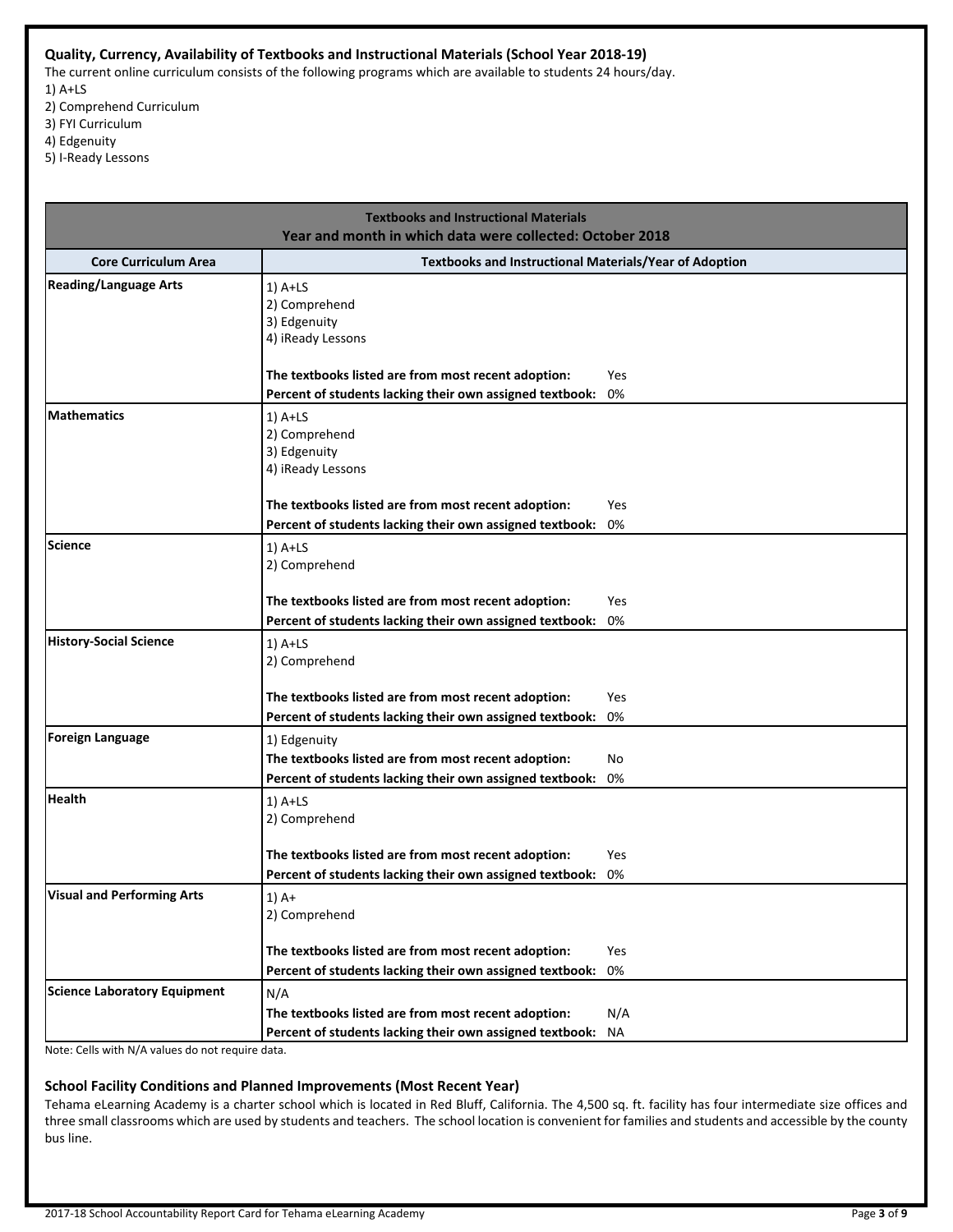The principal ensures that the cleaning and maintenance of the school is a priority. Custodial staff ensures the facility is cleaned on a nightly basis and maintenance staff respond in a timely manner when the need arises. The district has adopted cleaning standards for the school. A summary of these standards is available at the district office for review.

| <b>School Facility Good Repair Status (Most Recent Year)</b><br>Year and month in which data were collected: November 2018 |                      |                                                            |  |  |  |
|----------------------------------------------------------------------------------------------------------------------------|----------------------|------------------------------------------------------------|--|--|--|
| <b>System Inspected</b>                                                                                                    | <b>Repair Status</b> | <b>Repair Needed and</b><br><b>Action Taken or Planned</b> |  |  |  |
| Systems:<br>Gas Leaks, Mechanical/HVAC, Sewer                                                                              | Good                 |                                                            |  |  |  |
| Interior:<br>Interior Surfaces                                                                                             | Good                 |                                                            |  |  |  |
| Cleanliness:<br>Overall Cleanliness, Pest/ Vermin Infestation                                                              | Good                 |                                                            |  |  |  |
| Electrical:<br><b>Electrical</b>                                                                                           | Good                 |                                                            |  |  |  |
| <b>Restrooms/Fountains:</b><br>Restrooms, Sinks/ Fountains                                                                 | Good                 |                                                            |  |  |  |
| Safety:<br>Fire Safety, Hazardous Materials                                                                                | Good                 |                                                            |  |  |  |
| lStructural:<br>Structural Damage, Roofs                                                                                   | Good                 |                                                            |  |  |  |
| <b>IExternal:</b><br>Playground/School Grounds, Windows/Doors/Gates/Fences                                                 | Good                 |                                                            |  |  |  |
| <b>Overall Rating</b>                                                                                                      | <b>Exemplary</b>     |                                                            |  |  |  |

#### **B. Pupil Outcomes State Priority: Pupil Achievement**

The SARC provides the following information relevant to the State priority: Pupil Achievement (Priority 4):

- **Statewide assessments** (i.e., California Assessment of Student Performance and Progress [CAASPP] System, which includes the Smarter Balanced Summative Assessments for students in the general education population and the California Alternate Assessments [CAAs] for English language arts/literacy [ELA] and mathematics given in grades three through eight and grade eleven. Only eligible students may participate in the administration of the CAAs. CAAs items are aligned with alternate achievement standards, which are linked with the Common Core State Standards [CCSS] for students with the most significant cognitive disabilities); and
- The percentage of students who have successfully completed courses that satisfy the requirements for entrance to the University of California and the California State University, or career technical education sequences or programs of study

| <b>2017-18 CAASPP Results for All Students</b>                                        |               |           |                 |           |              |           |
|---------------------------------------------------------------------------------------|---------------|-----------|-----------------|-----------|--------------|-----------|
| Percent of Students Meeting or Exceeding the State Standards<br>$(grades 3-8 and 11)$ |               |           |                 |           |              |           |
| <b>Subject</b>                                                                        | <b>School</b> |           | <b>District</b> |           | <b>State</b> |           |
|                                                                                       | $16 - 17$     | $17 - 18$ | $16 - 17$       | $17 - 18$ | $16 - 17$    | $17 - 18$ |
| <b>ELA</b>                                                                            | 26.0          | 16.0      | 30.0            | 33.0      | 48.0         | 50.0      |
| <b>Math</b>                                                                           | 7.0           | 4.0       | 17.0            | 19.0      | 37.0         | 38.0      |

Note: Percentages are not calculated when the number of students tested is ten or less, either because the number of students in this category is too small for statistical accuracy or to protect student privacy.

Note: ELA and mathematics test results include the Smarter Balanced Summative Assessment and the CAA. The "Percent Met or Exceeded" is calculated by taking the total number of students who met or exceeded the standard on the Smarter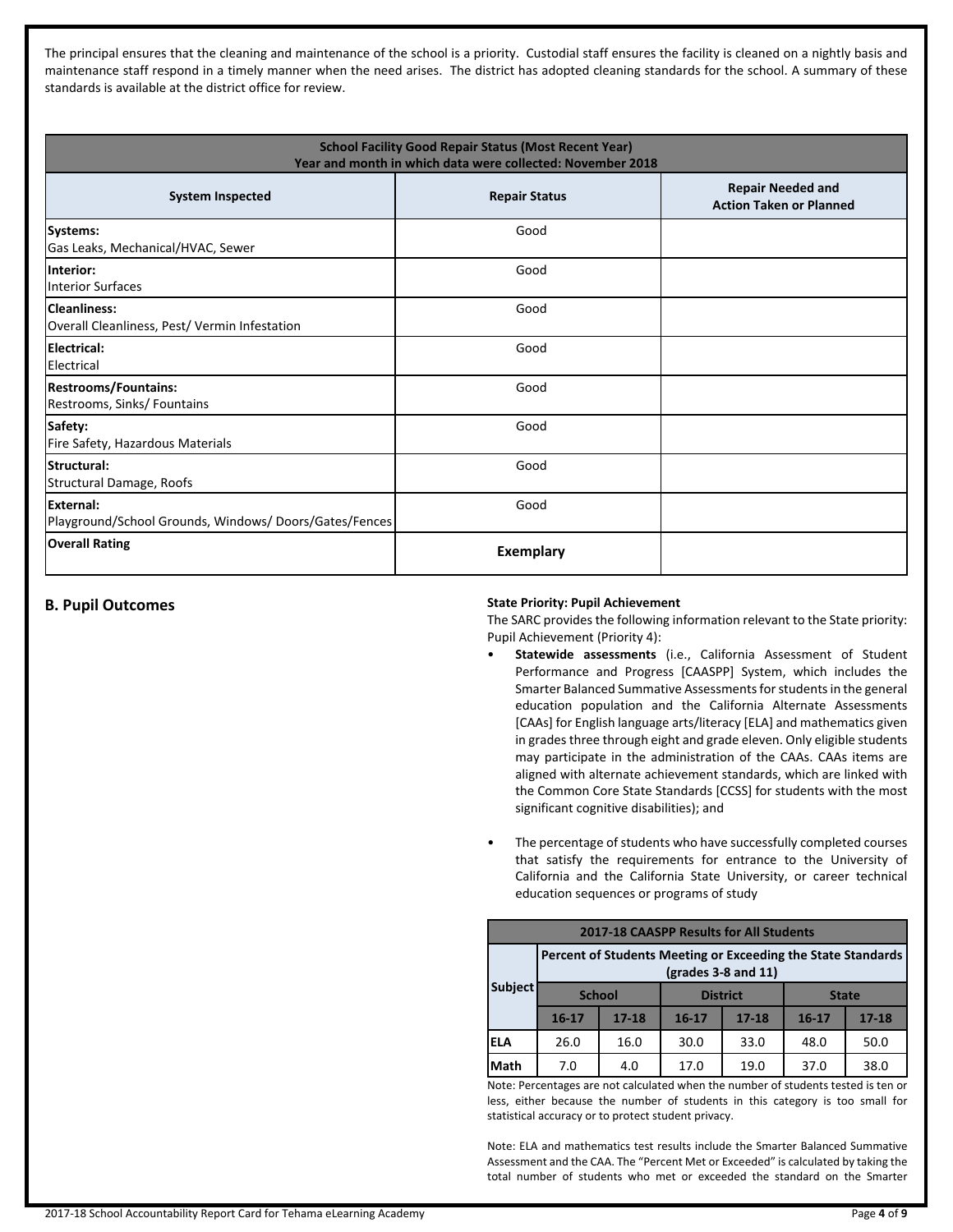Balanced Summative Assessment plus the total number of students who met the standard (i.e., achieved Level 3–Alternate) on the CAAs divided by the total number of students who participated in both assessments.

| <b>CAASPP Test Results in Science for All Students</b>                                              |           |                                                  |           |           |         |           |
|-----------------------------------------------------------------------------------------------------|-----------|--------------------------------------------------|-----------|-----------|---------|-----------|
| Percent of Students Scoring at Proficient or Advanced<br>(meeting or exceeding the state standards) |           |                                                  |           |           |         |           |
| Subject                                                                                             |           | <b>District</b><br><b>School</b><br><b>State</b> |           |           |         |           |
|                                                                                                     | $16 - 17$ | $17 - 18$                                        | $16 - 17$ | $17 - 18$ | $16-17$ | $17 - 18$ |
| <b>Science</b>                                                                                      | N/A       | N/A                                              | N/A       | N/A       | N/A     | N/A       |

Note: Cells with N/A values do not require data.

Note: The 2016–17 and 2017–18 data are not available. The CDE is developing a new science assessment based on the Next Generation Science Standards for California Public Schools (CA NGSS). The CAST was pilot-tested in spring 2017 and field-tested in spring 2018. The CAST will be administered operationally during the 2018–19 school year. The CAA for Science was pilot-tested for two years (i.e., 2016–17 and 2017–18) and the CAA for Science will be field-tested in 2018–19.

Note: Science test results include the CAST and the CAA for Science. The "Percent Met or Exceeded" is calculated by taking the total number of students who met or exceeded the standard on the CAST plus the total number of students who met the standard (i.e., achieved Level 3–Alternate) on the CAA for Science divided by the total number of students who participated on both assessments.

#### **State Priority: Other Pupil Outcomes**

The SARC provides the following information relevant to the State priority: Other Pupil Outcomes (Priority 8):

• Pupil outcomes in the subject area of physical education

| Grade | 2017-18 Percent of Students Meeting Fitness Standards |        |        |  |  |
|-------|-------------------------------------------------------|--------|--------|--|--|
| Level | 4 of 6                                                | 5 of 6 | 6 of 6 |  |  |
|       | $**$                                                  | $**$   | **     |  |  |
|       | 11.8                                                  | 11.8   |        |  |  |

Percentages are not calculated when the number of students tested is ten or less, either because the number of students in this category is too small for statistical accuracy or to protect student privacy.

| School Year 2017-18 CAASPP Assessment Results - English Language Arts (ELA)<br>Disaggregated by Student Groups, Grades Three through Eight and Eleven        |       |                   |        |                                       |  |  |
|--------------------------------------------------------------------------------------------------------------------------------------------------------------|-------|-------------------|--------|---------------------------------------|--|--|
| <b>Number</b><br><b>Total</b><br>Percent<br>Percent<br><b>Student Group</b><br><b>Enrollment</b><br><b>Met or Exceeded</b><br><b>Tested</b><br><b>Tested</b> |       |                   |        |                                       |  |  |
| <b>All Students</b>                                                                                                                                          | 51    | 49                | 96.08  | 16.33                                 |  |  |
| Male                                                                                                                                                         | 20    | 20                | 100.00 | 5.00                                  |  |  |
| Female                                                                                                                                                       | 31    | 29                | 93.55  | 24.14                                 |  |  |
| American Indian or Alaska Native                                                                                                                             | $-$   | --                | $- -$  | $\hspace{0.05cm}$ – $\hspace{0.05cm}$ |  |  |
| <b>Hispanic or Latino</b>                                                                                                                                    | 11    | 11                | 100.00 | 9.09                                  |  |  |
| White                                                                                                                                                        | 37    | 35                | 94.59  | 20.00                                 |  |  |
| <b>Two or More Races</b>                                                                                                                                     | --    | --                | --     | $\hspace{0.05cm}$ – $\hspace{0.05cm}$ |  |  |
| <b>Socioeconomically Disadvantaged</b>                                                                                                                       | 42    | 40                | 95.24  | 12.50                                 |  |  |
| <b>English Learners</b>                                                                                                                                      | $- -$ | --                | $- -$  | $\hspace{0.05cm}$ – $\hspace{0.05cm}$ |  |  |
| <b>Students with Disabilities</b>                                                                                                                            | $- -$ | $\qquad \qquad -$ | $- -$  | $- -$                                 |  |  |
| <b>Foster Youth</b>                                                                                                                                          | --    | --                |        | --                                    |  |  |

Note: ELA test results include the Smarter Balanced Summative Assessment and the CAA. The "Percent Met or Exceeded" is calculated by taking the total number of students who met or exceeded the standard on the Smarter Balanced Summative Assessment plus the total number of students who met the standard (i.e., achieved Level 3–Alternate) on the CAAs divided by the total number of students who participated in both assessments.

Note: Double dashes (--) appear in the table when the number of students is ten or less, either because the number of students in this category is too small for statistical accuracy or to protect student privacy.

Note: The number of students tested includes all students who participated in the test whether they received a score or not; however, the number of students tested is not the number that was used to calculate the achievement level percentages. The achievement level percentages are calculated using only students who received scores.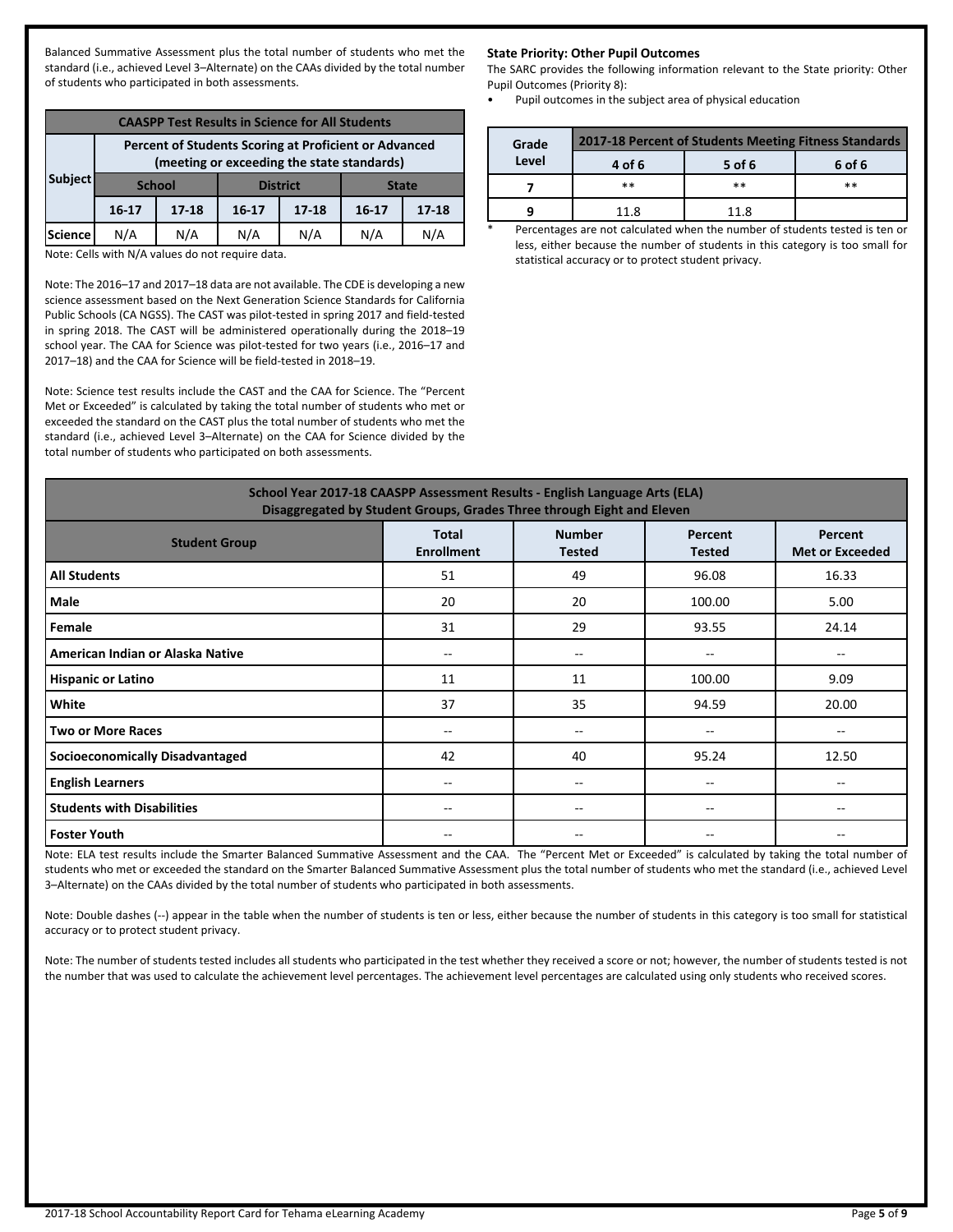| <b>School Year 2017-18 CAASPP Assessment Results - Mathematics</b><br>Disaggregated by Student Groups, Grades Three through Eight and Eleven                 |       |                   |       |      |  |  |
|--------------------------------------------------------------------------------------------------------------------------------------------------------------|-------|-------------------|-------|------|--|--|
| <b>Number</b><br><b>Total</b><br>Percent<br>Percent<br><b>Student Group</b><br><b>Enrollment</b><br><b>Met or Exceeded</b><br><b>Tested</b><br><b>Tested</b> |       |                   |       |      |  |  |
| <b>All Students</b>                                                                                                                                          | 51    | 49                | 96.08 | 4.08 |  |  |
| Male                                                                                                                                                         | 20    | 20                | 100   | 0    |  |  |
| Female                                                                                                                                                       | 31    | 29                | 93.55 | 6.9  |  |  |
| American Indian or Alaska Native                                                                                                                             | $- -$ | $\qquad \qquad -$ | --    |      |  |  |
| <b>Hispanic or Latino</b>                                                                                                                                    | 11    | 11                | 100   | 0    |  |  |
| White                                                                                                                                                        | 37    | 35                | 94.59 | 5.71 |  |  |
| <b>Two or More Races</b>                                                                                                                                     | $- -$ | $\qquad \qquad -$ | --    | $-$  |  |  |
| <b>Socioeconomically Disadvantaged</b>                                                                                                                       | 42    | 40                | 95.24 | 5    |  |  |
| <b>English Learners</b>                                                                                                                                      | --    | --                | --    |      |  |  |
| <b>Students with Disabilities</b>                                                                                                                            | $- -$ | $-$               | $- -$ | $-$  |  |  |
| <b>Foster Youth</b>                                                                                                                                          | --    | --                | --    |      |  |  |

Note: Mathematics test results include the Smarter Balanced Summative Assessment and the CAA. The "Percent Met or Exceeded" is calculated by taking the total number of students who met or exceeded the standard on the Smarter Balanced Summative Assessment plus the total number of students who met the standard (i.e., achieved Level 3–Alternate) on the CAAs divided by the total number of students who participated in both assessments.

Note: Double dashes (--) appear in the table when the number of students is ten or less, either because the number of students in this category is too small for statistical accuracy or to protect student privacy.

Note: The number of students tested includes all students who participated in the test whether they received a score or not; however, the number of students tested is not the number that was used to calculate the achievement level percentages. The achievement level percentages are calculated using only students who received scores.

#### **C. Engagement**

#### **State Priority: Parental Involvement**

- The SARC provides the following information relevant to the State priority: Parental Involvement (Priority 3):
- Efforts the school district makes to seek parent input in making decisions for the school district and each school site

#### **Opportunities for Parental Involvement (School Year 2018-19)**

As each student is registered at Tehama eLearning Academy, a parent conference is held and a master agreement is signed. Parent-teacher conferences are offered each semester. Good communication is assured by weekly parent-teacher contact. Parent involvement is encouraged and parents have the opportunity to participate in the decision making process for both their students as well as the policies/procedures of the school. This parental input is facilitated by educational parent meetings at the school, parent surveys, parents attending Tehama eLearning Academy Governance Committee meetings, as well as the opportunity to meet with the principal at any time. A parent representative and a student representative serve as a voting member of the Governance Committee. Parents also serve on the school Safety Committee.

#### **State Priority: School Climate**

The SARC provides the following information relevant to the State priority: School Climate (Priority 6):

- Pupil suspension rates;
- Pupil expulsion rates; and
- Other local measures on the sense of safety.

#### **School Safety Plan**

Safety of students and staff is a primary concern of all staff at Tehama eLearning Academy. The school is always in compliance with all laws, rules, and regulations pertaining to hazardous materials, state earthquake standards. The School Site Safety Plan was last reviewed and updated during the Spring of 2018. Staff and students have received training on Active Shooter situations. All revisions to the school safety plan were communicated to both the classified and certificated staff. The school's disaster preparedness plan includes steps for ensuring student and staff safety during a disaster. Fire and disaster drills are conducted on a regular basis throughout the school year. Lock down drills and Active Shooter drills are held as needed. Students are supervised on school premises by certificated staff, classified staff, and the principal. The school utilizes a safety committee that meets quarterly to review safety needs and recommend safety policies to the school Governance Committee.

There is a designated area for student drop off and pick up. Students and visitors are required to sign in and out at the main office when arriving and leaving campus.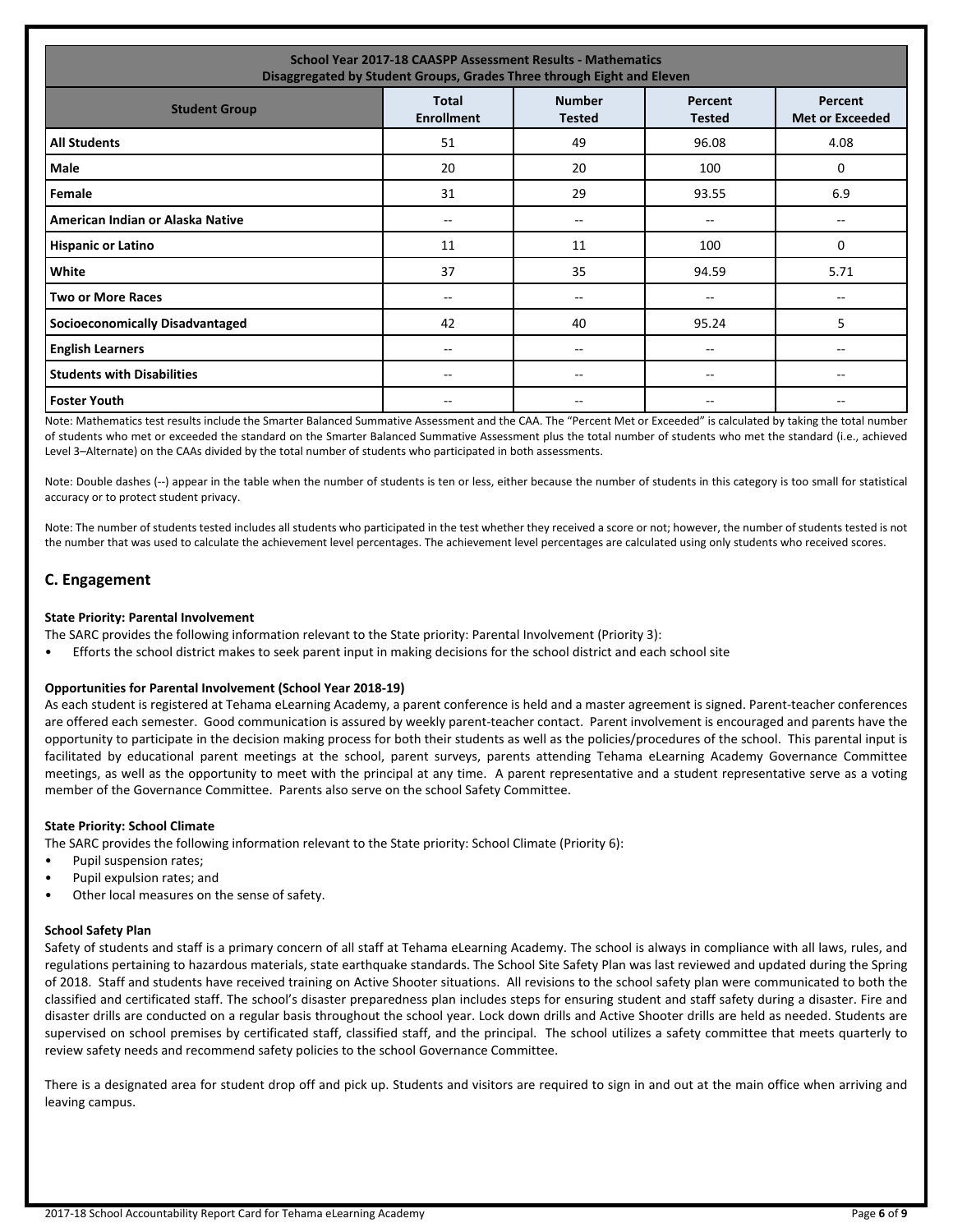| <b>Suspensions and Expulsions</b> |                               |         |         |  |  |  |
|-----------------------------------|-------------------------------|---------|---------|--|--|--|
| <b>School</b>                     | 2015-16<br>2016-17<br>2017-18 |         |         |  |  |  |
| <b>Suspensions Rate</b>           | 0.0                           | 0.0     | 0.0     |  |  |  |
| <b>Expulsions Rate</b>            | 0.0                           | 0.0     | 0.0     |  |  |  |
| <b>District</b>                   | 2015-16                       | 2016-17 | 2017-18 |  |  |  |
| <b>Suspensions Rate</b>           | 0.0                           | 0.0     | 0.0     |  |  |  |
| <b>Expulsions Rate</b>            | 0.0                           | 0.0     | 0.0     |  |  |  |
| <b>State</b>                      | 2015-16                       | 2016-17 | 2017-18 |  |  |  |
| <b>Suspensions Rate</b>           | 3.7                           | 3.7     | 3.5     |  |  |  |
| <b>Expulsions Rate</b>            | 0.1                           | 0.1     | 0.1     |  |  |  |

#### **D. Other SARC Information**

The information in this section is required to be in the SARC but is not included in the state priorities for LCFF.

| Academic Counselors and Other Support Staff at this School |                           |  |  |  |
|------------------------------------------------------------|---------------------------|--|--|--|
| <b>Number of Full-Time Equivalent (FTE)</b>                |                           |  |  |  |
| <b>Academic Counselor</b>                                  | 0                         |  |  |  |
| <b>Counselor (Social/Behavioral or Career Development)</b> | 1.0                       |  |  |  |
| Library Media Teacher (Librarian)                          | N/A                       |  |  |  |
| Library Media Services Staff (Paraprofessional)            | N/A                       |  |  |  |
| Psychologist                                               | .05                       |  |  |  |
| <b>Social Worker</b>                                       | N/A                       |  |  |  |
| <b>Nurse</b>                                               | .025                      |  |  |  |
| <b>Speech/Language/Hearing Specialist</b>                  | N/A                       |  |  |  |
| <b>Resource Specialist (non-teaching)</b>                  | $\Omega$                  |  |  |  |
| Other                                                      | 1.0 Resource Spec Teacher |  |  |  |
| Average Number of Students per Staff Member                |                           |  |  |  |
| <b>Academic Counselor</b>                                  | N/A                       |  |  |  |

One Full Time Equivalent (FTE) equals one staff member working full time; one FTE could also represent two staff members who each work 50 percent of full time.

| Average Class Size and Class Size Distribution (Secondary) |         |                           |         |                              |         |         |         |         |                   |  |                   |
|------------------------------------------------------------|---------|---------------------------|---------|------------------------------|---------|---------|---------|---------|-------------------|--|-------------------|
|                                                            |         |                           |         | <b>Number of Classrooms*</b> |         |         |         |         |                   |  |                   |
|                                                            |         | <b>Average Class Size</b> |         | $1 - 22$<br>$23 - 32$        |         |         | $33+$   |         |                   |  |                   |
| <b>Subject</b>                                             | 2015-16 | 2016-17                   | 2017-18 | 2015-16                      | 2016-17 | 2017-18 | 2015-16 | 2016-17 | 2017-18   2015-16 |  | 2016-17   2017-18 |
| English                                                    | 7.0     | 6.0                       | 5.0     | 18                           | 22      | 27      |         |         |                   |  |                   |
| <b>IMathematics</b>                                        | 5.0     | 5.0                       | 4.0     | 22                           | 24      | 30      |         |         |                   |  |                   |
| <b>Science</b>                                             | 4.0     | 4.0                       | 4.0     | 18                           | 16      | 22      |         |         |                   |  |                   |
| <b>Social Science</b>                                      | 4.0     | 4.0                       | 4.0     | 36                           | 43      | 48      |         |         |                   |  |                   |

\* Number of classes indicates how many classrooms fall into each size category (a range of total students per classroom). At the secondary school level, this information is reported by subject area rather than grade level.

#### **Professional Development provided for Teachers**

Staff members build teaching skills and concepts by participating in many conferences and workshops throughout the school year, then sharing their experiences and knowledge with district colleagues. The district dedicated seven days to staff development annually for the past three years. Topics for staff development include: technology and instruction, evaluating testing data, mathematics instruction, school safety, social and emotional learning and learning records management. Staff have attended conferences in Trauma informed practices, and NGSS Science Standards.

Staff meetings are held each Friday afternoon whereby individual student progress is discussed, staff participates in CCSS professional development opportunities, data is analyzed and school planning is discussed.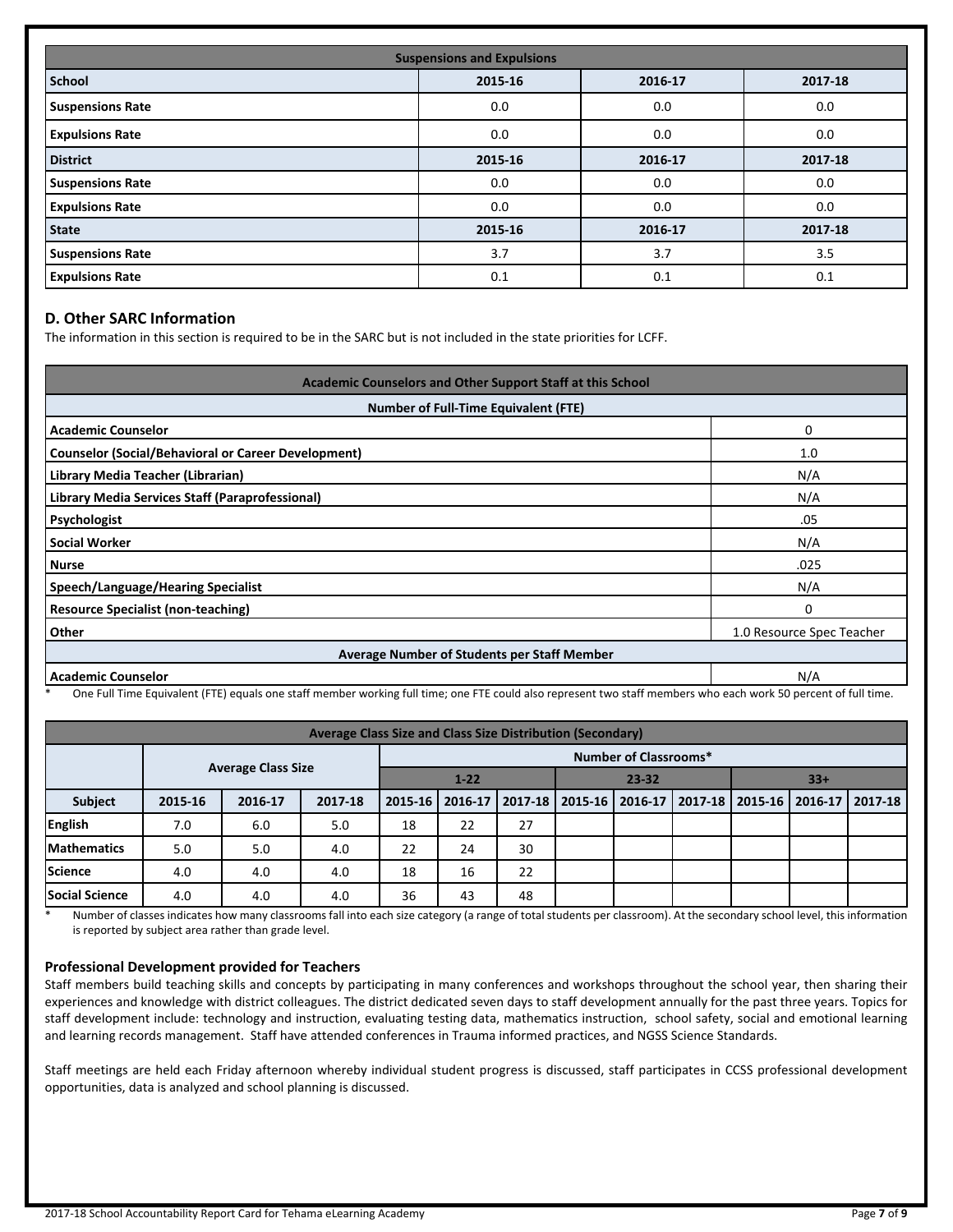| FY 2016-17 Teacher and Administrative Salaries |                           |                                                                  |  |  |
|------------------------------------------------|---------------------------|------------------------------------------------------------------|--|--|
| Category                                       | <b>District</b><br>Amount | <b>State Average for</b><br><b>Districts In Same</b><br>Category |  |  |
| <b>Beginning Teacher Salary</b>                |                           |                                                                  |  |  |
| <b>Mid-Range Teacher Salary</b>                |                           |                                                                  |  |  |
| <b>Highest Teacher Salary</b>                  |                           |                                                                  |  |  |
| <b>Average Principal Salary (ES)</b>           |                           |                                                                  |  |  |
| <b>Average Principal Salary (MS)</b>           |                           |                                                                  |  |  |
| <b>Average Principal Salary (HS)</b>           |                           |                                                                  |  |  |
| <b>Superintendent Salary</b>                   |                           |                                                                  |  |  |
| <b>Percent of District Budget</b>              |                           |                                                                  |  |  |
| <b>Teacher Salaries</b>                        |                           |                                                                  |  |  |
| <b>Administrative Salaries</b>                 |                           |                                                                  |  |  |

| FY 2016-17 Expenditures Per Pupil and School Site Teacher Salaries |                                                                   |          |          |           |  |  |
|--------------------------------------------------------------------|-------------------------------------------------------------------|----------|----------|-----------|--|--|
|                                                                    | Average<br><b>Teacher</b>                                         |          |          |           |  |  |
|                                                                    | Level<br><b>Unrestricted</b><br><b>Restricted</b><br><b>Total</b> |          |          |           |  |  |
| <b>School Site</b>                                                 | 10,862.00                                                         | 1,433.00 | 9,429.00 | 59,532.00 |  |  |
| <b>District</b>                                                    |                                                                   |          | 7,759    |           |  |  |
| <b>State</b>                                                       | \$7,125                                                           |          |          |           |  |  |
| <b>Percent Difference: School Site/District</b><br>19.4<br>0.0     |                                                                   |          |          |           |  |  |
| Percent Difference: School Site/ State<br>27.8                     |                                                                   |          |          |           |  |  |
| *<br>Colle with A do not roquiro data                              |                                                                   |          |          |           |  |  |

Cells with  $\blacklozenge$  do not require data.

**The California Department of Education issued guidance to LEAs on August 1, 2018, regarding how to calculate school-level per-pupil expenditures that will be reported on 2018-19 report cards.**

\* For detailed information on salaries, see the CDE Certificated Salaries & Benefits webpage at [www.cde.ca.gov/ds/fd/cs/](http://www.cde.ca.gov/ds/fd/cs/).

#### **Types of Services Funded**

Tehama eLearning Academy budget funds direct instructional and counseling services to students, nursing services, and appropriate supplies and materials.

| <b>Dropout Rate and Graduation Rate (Four-Year Cohort Rate)</b> |         |         |         |  |  |
|-----------------------------------------------------------------|---------|---------|---------|--|--|
| <b>Tehama eLearning Academy</b>                                 | 2014-15 | 2015-16 | 2016-17 |  |  |
| <b>Dropout Rate</b>                                             | 13.5    | 14.3    | 3.0     |  |  |
| <b>Graduation Rate</b>                                          | 75.7    | 85.7    | 66.7    |  |  |
| <b>Tehama eLearning Academy</b>                                 | 2014-15 | 2015-16 | 2016-17 |  |  |
| <b>Dropout Rate</b>                                             | 20.5    | 17.4    | 15.0    |  |  |
| <b>Graduation Rate</b>                                          | 68.2    | 82.6    | 57.5    |  |  |
| California                                                      | 2014-15 | 2015-16 | 2016-17 |  |  |
| <b>Dropout Rate</b>                                             | 10.7    | 9.7     | 9.1     |  |  |
| <b>Graduation Rate</b>                                          | 82.3    | 83.8    | 82.7    |  |  |

| <b>Career Technical Education Participation</b>                                                                |                                     |  |  |  |
|----------------------------------------------------------------------------------------------------------------|-------------------------------------|--|--|--|
| <b>Measure</b>                                                                                                 | <b>CTE Program</b><br>Participation |  |  |  |
| Number of pupils participating in CTE                                                                          |                                     |  |  |  |
| % of pupils completing a CTE program and earning<br>a high school diploma                                      |                                     |  |  |  |
| % of CTE courses sequenced or articulated between<br>the school and institutions of postsecondary<br>education |                                     |  |  |  |

| <b>Courses for University of California (UC)</b><br>and/or California State University (CSU) Admission |         |  |  |  |
|--------------------------------------------------------------------------------------------------------|---------|--|--|--|
| <b>UC/CSU Course Measure</b>                                                                           | Percent |  |  |  |
| 2017-18 Students Enrolled in Courses Required<br>for UC/CSU Admission                                  | 9.8     |  |  |  |
| 2016-17 Graduates Who Completed All Courses<br><b>Required for UC/CSU Admission</b>                    | 0.0     |  |  |  |

\* Where there are student course enrollments.

| <b>2017-18 Advanced Placement Courses</b> |                                                   |                                                              |  |  |  |
|-------------------------------------------|---------------------------------------------------|--------------------------------------------------------------|--|--|--|
| <b>Subject</b>                            | <b>Number of</b><br><b>AP Courses</b><br>Offered* | <b>Percent of</b><br><b>Students In</b><br><b>AP Courses</b> |  |  |  |
| <b>Computer Science</b>                   | O                                                 |                                                              |  |  |  |
| <b>English</b>                            | O                                                 |                                                              |  |  |  |
| <b>Fine and Performing Arts</b>           | O                                                 |                                                              |  |  |  |
| <b>Foreign Language</b>                   | ŋ                                                 |                                                              |  |  |  |
| <b>Mathematics</b>                        | n                                                 |                                                              |  |  |  |
| <b>Science</b>                            | n                                                 |                                                              |  |  |  |
| <b>Social Science</b>                     | O                                                 |                                                              |  |  |  |
| <b>All courses</b>                        |                                                   | .0                                                           |  |  |  |

| <b>Completion of High School Graduation Requirements</b> |                                 |                 |              |  |  |
|----------------------------------------------------------|---------------------------------|-----------------|--------------|--|--|
|                                                          | <b>Graduating Class of 2017</b> |                 |              |  |  |
| Group                                                    | <b>School</b>                   | <b>District</b> | <b>State</b> |  |  |
| <b>All Students</b>                                      | 100.0                           | 91.7            | 88.7         |  |  |
| <b>Black or African American</b>                         | 0.0                             | 0.0             | 82.2         |  |  |
| American Indian or Alaska Native                         | 0.0                             | 0.0             | 82.8         |  |  |
| Asian                                                    | 0.0                             | 0.0             | 94.9         |  |  |
| <b>Filipino</b>                                          | 0.0                             | 0.0             | 93.5         |  |  |
| <b>Hispanic or Latino</b>                                | 87.5                            | 87.5            | 86.5         |  |  |
| <b>Native Hawaiian/Pacific Islander</b>                  | 0.0                             | 0.0             | 88.6         |  |  |
| White                                                    | 100.0                           | 92.9            | 92.1         |  |  |
| <b>Two or More Races</b>                                 | 100.0                           | 100.0           | 91.2         |  |  |
| Socioeconomically Disadvantaged                          | 100.0                           | 86.7            | 88.6         |  |  |
| <b>English Learners</b>                                  | 0.0                             | 0.0             | 56.7         |  |  |
| <b>Students with Disabilities</b>                        | 100.0                           | 100.0           | 67.1         |  |  |
| <b>Foster Youth</b>                                      | 0.0                             | 0.0             | 74.1         |  |  |